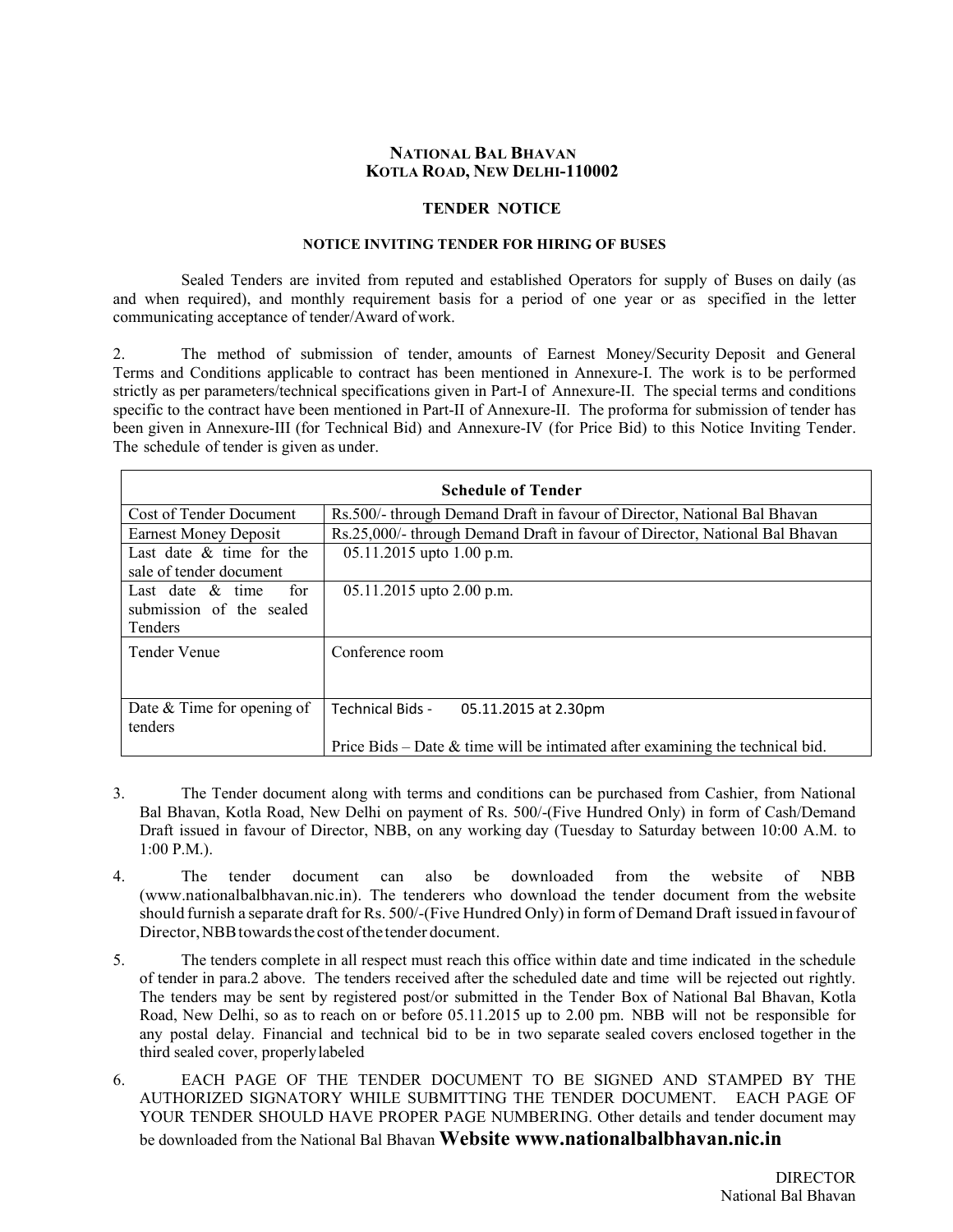### **NATIONAL BAL BHAVAN, KOTLA ROAD, NEW DELHI-110002**

### **GENERAL TERMS AND CONDITIONS**

#### **Sub : Tender for "Hiring of Buses.**

1. **Parties:** The parties to the Contract are the contractor (the tenderer to whom the work has been awarded) and National Bal Bhavan.

2. **Addresses:** For all purposes of the contract including arbitration there under, the address of the contractor mentioned in the tender shall be final unless the contractor notifies a change of address by a separate letter sent by registered post with acknowledgement due to the National Bal Bhavan. The contractor shall be solely responsible for the consequences of any omission or error to notify change of address in the aforesaid manner.

#### 3. **Earnest Money:**

- 3.1 Earnest Money of Rs. 25,000/- (Rupees Twenty Five Thousand only) in the form of demand draft of any scheduled bank must be deposited by bidders along with their duly filled up tender documents. The demand draft shall be in favour of Director, National Bal Bhavan,
- 3.2 No request for transfer of any previous deposit of earnest money or security deposit or payment of any pending bill held by the NBB in respect of any previous work will be entertained.
- 3.3 Tenderer shall not be permitted to withdraw his offer or modify the terms and conditions thereof. In case the tenderer fails to observe and comply with the stipulations made herein or backs out after quoting the rates, the aforesaid bank guarantee/demand draft will be forfeited.
- 3.4 The tenders without Earnest Money will be summarily rejected.

4. **Preparation and Submission of Tender:** The tender should be submitted in three parts namely 'Technical Bid' (in form given in Annexure-III) 'Commercial Bid' and' Earnest Money deposit' Proof placed in separate cover (in form given in Annexure-IV and V) and each should be kept in a separate wax sealed cover. All the covers should be kept in another sealed cover addressed to the undersigned. The outer cover envelope containing wax sealed cover should bear the address of Tenderer. The inner three covers should be super scribed with subject of Tender, whether the cover is containing "Technical Bid" or "Commercial Bid" or Earnest Money. The outer cover should be super scribed with the words" Tender for Hiring of Buses"

5. **Signing of Tender:** Individual signing the tender or other documents connected with contract must specify whether he signs as:-

- (a) A "sole proprietor" of the concern or constituted attorney of such sole proprietor.
- (b) A partner of the firm, if it be a partnership firm, in which case he must have authority to execute contracts on behalf of the firm and to refer to arbitration disputes concerning the business of the Partnership either by virtue of the partnership agreement or by a power of attorney duly executed by the partners of the firm.

### **Note below:**

- (i) In case of partnership firms, a copy of the partnership agreement, or general power of attorney duly attested by a Notary Public, should be furnished on stamped paper duly sworn of affirmed by all the partners admitting execution of the partnership agreement or the general power of attorney. The attested copy of the certificate of registration of firm should also be enclosed along with the tender.
- (ii) In the case of partnership firms, where no authority to refer disputes concerning the business of partnership firm has been conferred on any parties the tender and all other related documents must be signed by all partners of the firm.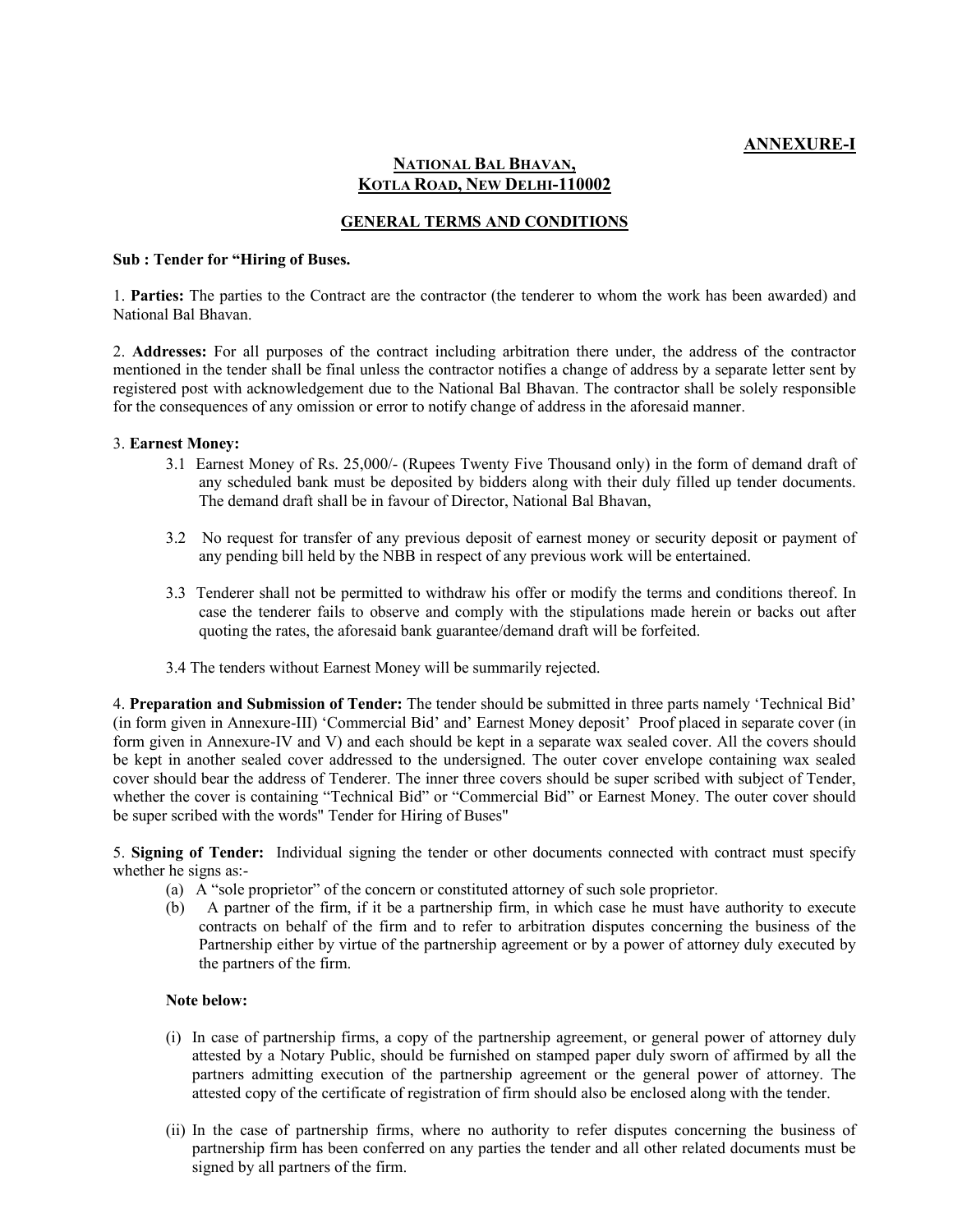- (iii) A person signing the tender form or any document forming part of the tender on behalf of another person should have an authority to bid such other person and if, on enquiry it appears that the persons so signing had no authority to do so, the NBB may, without prejudice cancel the contract and hold the signatory liable for all costs, consequences and damages under the civil and criminal remedies available.
- (iv) The tenderer should sign and affix his/her firm's stamp at each page of the tender and all its Annexures as the acceptance of the offer by the tenderer will be deemed as a contract and no separate formal contract will be drawn. NO PAGE SHOULD BE REMOVED / DETACHED FROM THIS TENDER DOCUMENT.

### 6. **Technical Bid:**

6.1 The Technical bid should be submitted in forms given in Annexure-II & III along with the Demand Draft of Rs. 25,000/- along with, Copy of PAN Number issued in favour of the firm, and any other information sought for in the Tender document.

### 7. **Price Bid:**

- 7.1 The Price Bid should be submitted in the form given in Annexure IV in a separate sealed cover kept inside the main cover. The Price Bid of those tenderers who are found technically competent, will only be opened.
- 7.2 The rate to be quoted as per the Price bid. The rates quoted shall be inclusive of all taxes, toll tax etc.
- 7.3 Nothing extra will be paid towards taxes, if tax rates are increased during the currency of contract.
- 7.4 Terms of payment as stated in the Tender Documents shall be final.
- 7.5 The Vehicles will be used on Holidays also.

8. **Validity of the Bids/Rates for Buses :** The bids/Rates for Buses shall be valid for a period of one year from the date of issue of Award Letter.

9. **Opening of Tender:** The tenderer is at liberty either himself or authorize, not more than one representative to be present at the opening of the tender. The representative attending the opening of the tender on behalf of the tenderer should bring with him a letter of authority from the tenderer and proof of identification.

10. **Criterion for Evaluation of Tender:** The evaluation of the tenders will be made first on the basis of technical information furnished in form given in Annexure-II & III and then on the basis of financial information furnished in form given in Annexure-IV. The Price bid (Annexure-IV) of such firms found valid based on technical parameters (as per annexure-III) will only be opened. The L-1 bidders will be decided separately for all the categories i.e. vehicle on daily and monthly requirement basis. The award of work will be further subject to any specific terms and conditions of the contract given in Part-II of Annexure-II of this tender document.

### 11. **Right of Acceptance:**

- 11.1 The Director, National Bal Bhavan, reserves all rights to reject any tender including of those tenderes who fail to comply with the instructions without assigning any reason whatsoever and does not bind itself to accept the lowest or any specific tender. Tender can be accepted/granted in full or in part. If part tender is accepted, the tenderer is liable to accept the same, failing which, the EMD will be forfeited. The decision of Director, National Bal Bhavan in this regard shall be final and binding.
- 11.2 Any failure on the part of the contractor to observe the prescribed procedure and any attempt to canvass for the work will prejudice the contractor's quotation.
- 12. **Communication of Acceptance:** Successful Tenderer will be informed of the acceptance of his tender.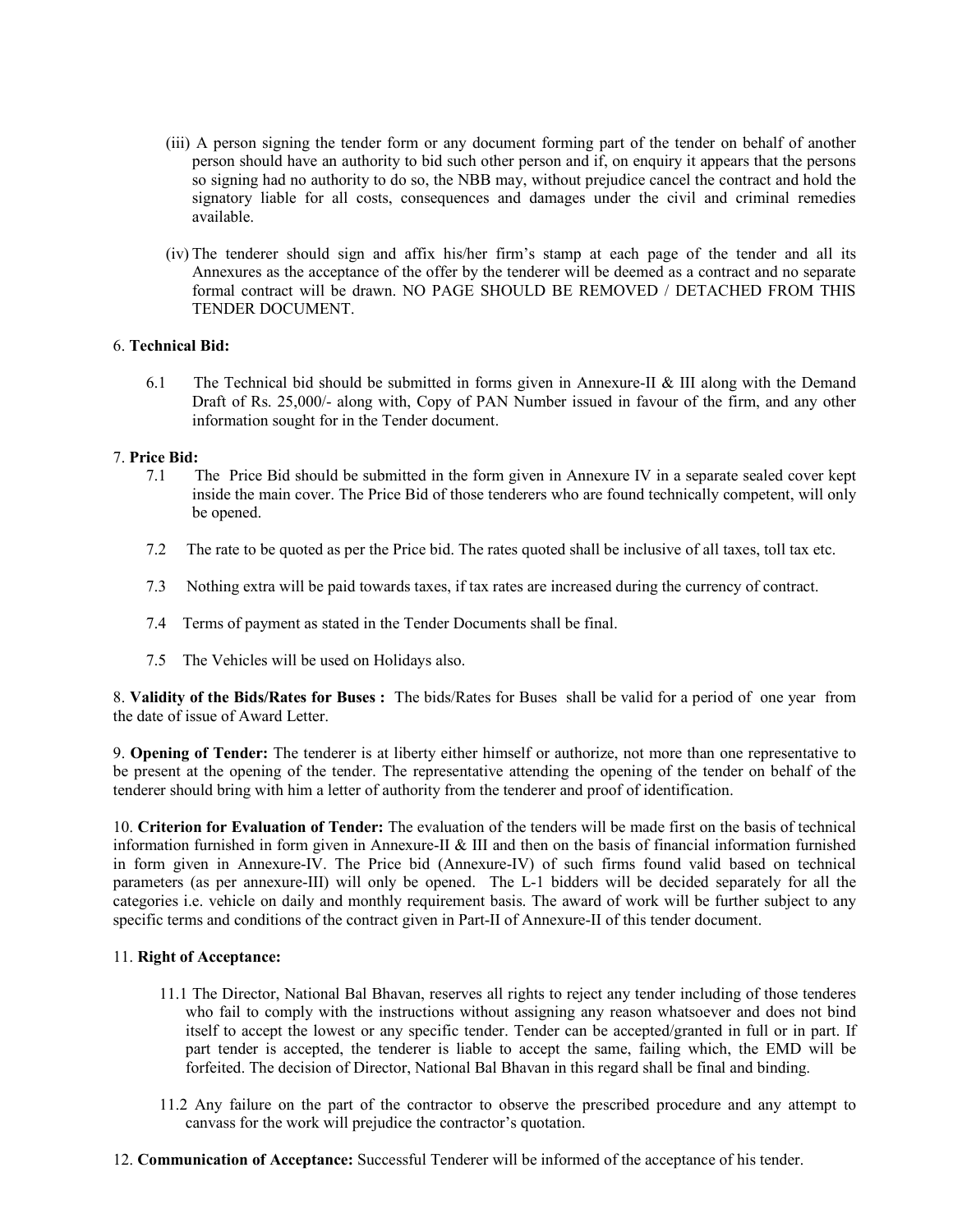### 13. **Security Deposit:**

- 13.1 The earnest money deposited by successful tenderer will be converted to security deposit Rs. 25,000/- (Rupees Twenty Five Thousand only).
- 13.2 The security deposit can be forfeited by order of the Director, in the event of any breach or negligence or non-observance of any terms/condition of contract or for unsatisfactory performance or for nonacceptance of the work order. On expiry of the contract, such portion of the said security deposit as may be considered by the Director, National Bal Bhavan sufficient to cover any incorrect or excess payments made on the bills to the firm, shall be retained until the final audit report on the account of firm's bill has been received and examined.

### 14. **Penalty:**

- (a) In case of breach of any conditions of the contract and for all type of losses caused including excess cost due to hiring of buses from the market in the event of Contractor failing to provide requisitioned buses or not providing buses in time, The Director, National Bal Bhavan shall make deductions at double the rate of Hiring rate on prorata basis from the bills preferred by the Contractor or that may become due to the contractor under this or any other contract or from the security deposit or may be demanded from him to be paid within seven days to the credit of the National Bal Bhavan.
- (b) One male conductor and one female maid is to be required compulsory in each bus in view of safety and security of member children. If, conductor and/or female maid is not provided by the contractor in any day, the penalty at the rate of Rs. 500/- each for conductor and maid will be deducted from the bill of contractor.
- (c) The powers of the Director, NBB under this condition shall in no way affect or prejudice the powers in certain events to terminate the contract vested in him as herein provided nor forfeiture of deposit mentioned under clause 14 above.

### 15. **Breach of Terms and Conditions:**

 In case of breach of any of terms and conditions mentioned above, the Competent Authority will have the right to cancel the work order without assigning any reason thereof, and nothing will be payable by NBB in that event and the security deposit will be forfeited.

16. **Subletting of Work:** The firm shall not assign or sublet the work or any part of it to any other person or party.

17. The tender is non-transferable.

### 18. **Terms of payment:**

- 18.1 Payment shall be made neither in advance nor any loan from any bank or financial institution shall be recommended on the basis of the order of award of work.
- 18.2 The contractor shall submit the bills at each stage/in the first week of following month in respect of previous month (in case of monthly payments) for sanction of the amount of bill and passing the bill for payment.
- 18.3 All payments shall be made by cheques/NEFT only.
- 18.4 Director, NBB shall be at liberty to withhold any of the payments in full or in part subject to recovery of penalties mentioned in preceding para.
- 18.5 The term "payment" mentioned in this para includes only payment as per approved rates for hiring of vehicles and as per actual requirement of vehicles NBB is not liable for making any other payment like maintenance charges, compensation etc. Earnest Money and Security Deposit are governed by the separate clauses of the contract.
- 18.6 Wherever applicable all payments will be made as per schedule of payments stated in Part-II of Annexure-II.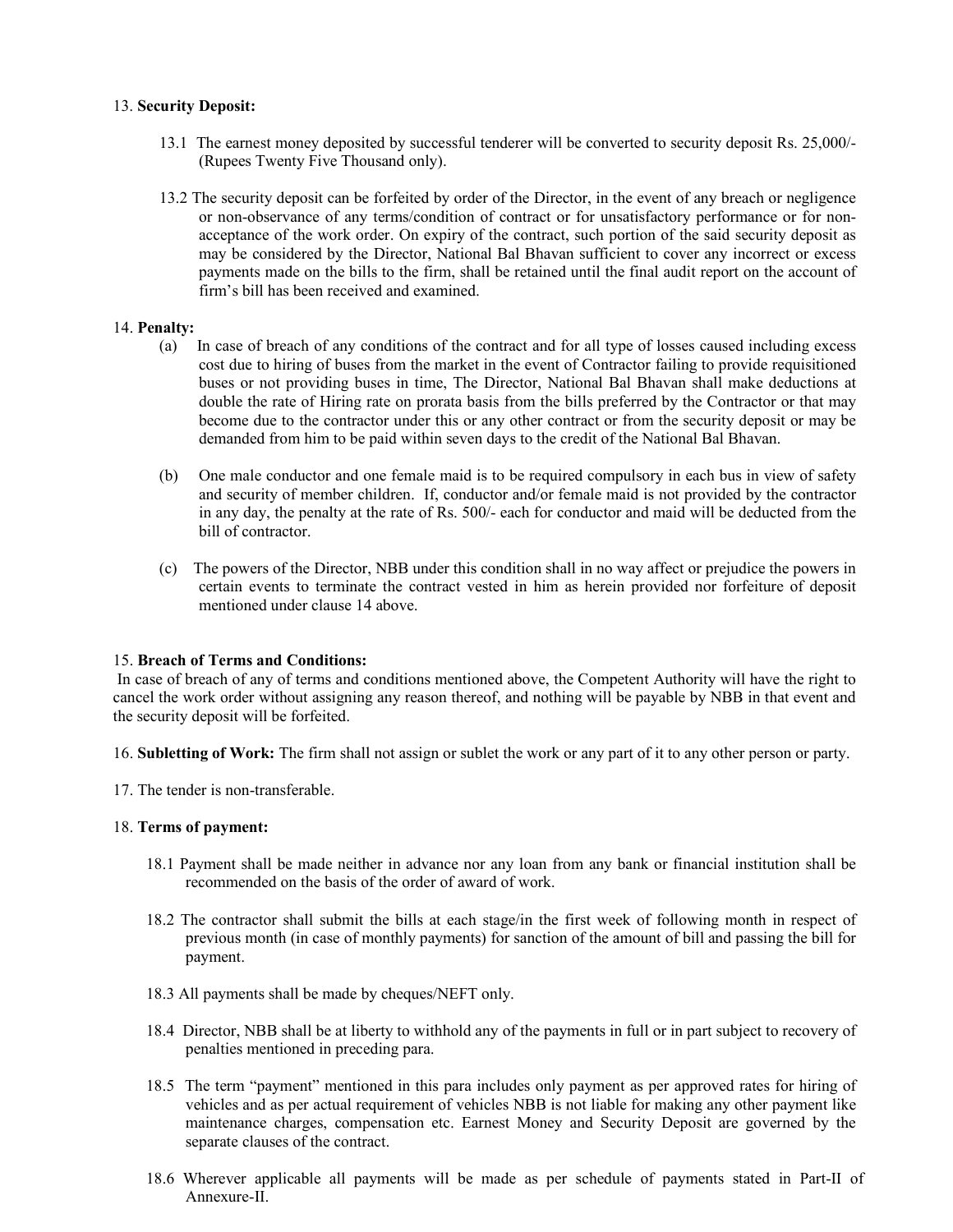19. **Arbitration:** If any difference arises concerning this Agreement, its interpretation on the payment to be made there under, the same shall be settled by mutual consultations and negotiations. If attempts for the conditions do not yield any results with in a period of 30 days, either of the parties may make a request to other party for submission of the dispute for decision by an arbitral tribunal condition a sole arbitrator to be appointed by NBB the provision of arbitration and conciliation Act, 1996 and the rules framed there under and in force shall be applicable to such proceedings.

20. **SHORT NOTICE ORDER FOR SUPPLY OF BUSES** : Some times buses are required on short notices. The contractor/ agency shall supply the buses at short notice or cancellation thereof due to unavoidable circumstances.

21**. Insurance** : All Buses supplied by the firm/agency should be insured from reputed/recognized Insurance Agency.

22. The Firm creating trouble, refusing to do the work or providing unsatisfactory services after getting the award will be blacklisted from National Bal Bhavan's future tender process. Tenders of such firm will not be accepted by the National Bal Bhavan in future.

I/We also accept all the terms and conditions of the tender.

Signature & seal/stamp of owner/authorized signatory :……………………………………………

Full Name) in Capital Letters) of owner/authorized signatory:……………………………………..

Complete Address with Telephone Numbers of Firm :………………………………………………

……………………………………………….

…………………………………………………………………………………

Date:

Place :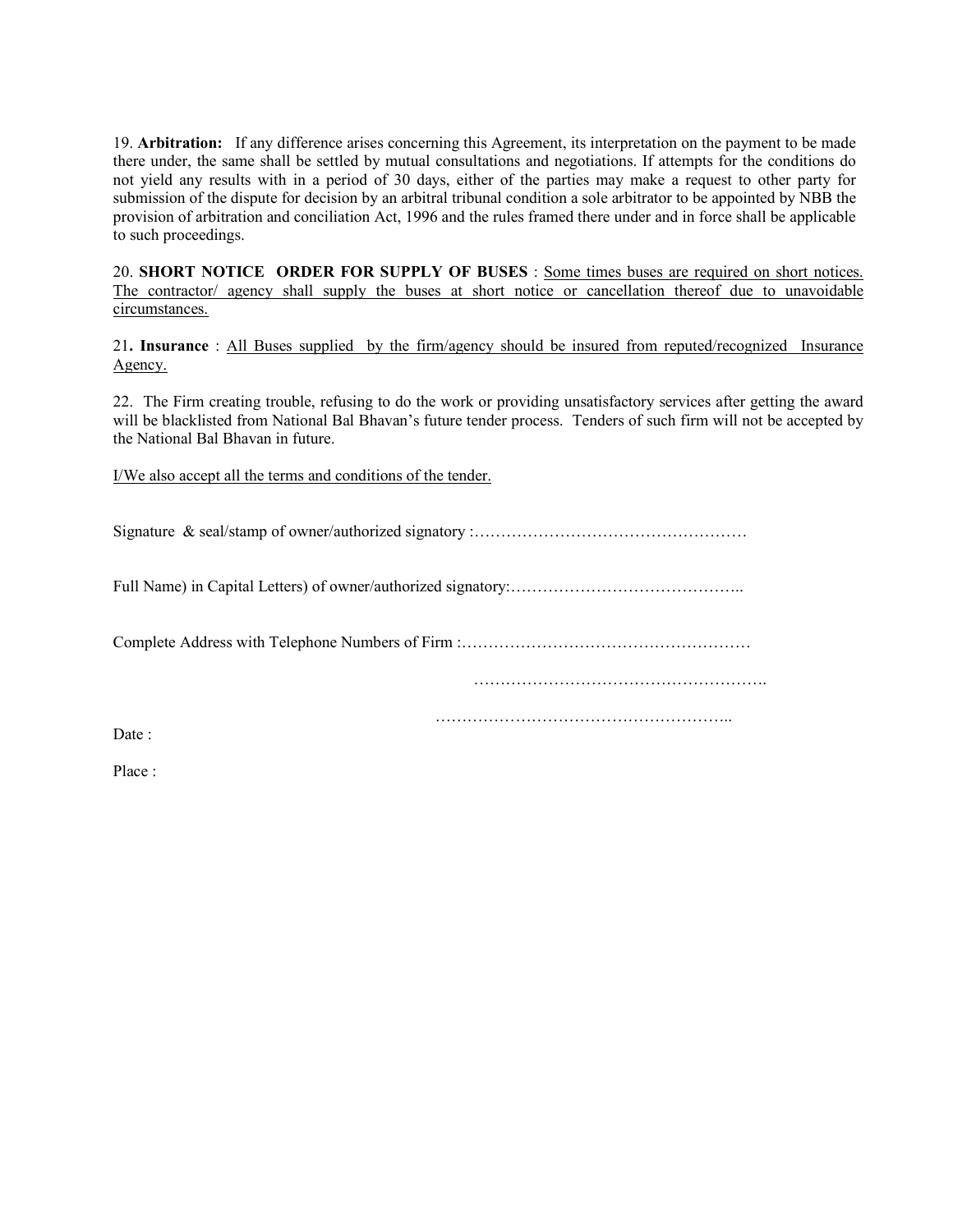### **NATIONAL BAL BHAVAN, KOTLA ROAD, NEW DELHI-110002**

### **NOTICE INVITING TENDER FOR HIRING BUSES**

### **PARAMETER AND TECHNICAL SPECIFICATIONS FOR EXECUTING THE WORK PART-I**

### **PRE QUALIFICATION CRITERIA :**

- 1. Operators should have three years experience of supply of buses in central govt. / Govt. / Semi- Govt. / public sector/reputed Institutions (Attach Proof).
- 2. The operator should have minimum 20 buses at his control and possession (attach proof.).
- 3. The operator should have PAN No. in his or in the name of firm (attach attested photocopy).

### **PART-II**

### **TERMS AND CONDITIONS :**

- 1. The buses will be required by the National Bal Bhavan, Kotla Road New Delhi for children to travel from various places in Delhi to National Bal Bhavan and back on various days as per requirement throughout the year for which rates may be quoted. No dead mileage will be given by NBB**. The tentative Route of Buses for the month of May and June are already uploaded on the NBB's Website: nationalbalbhavan.nic.in of National Bhavan. Bus routes can be changes as per actual requirement and admission of children.**
- 2. One male conductor and one female maid is compulsory required in each bus in view of safety and security of member children (complete verification of each person to be given at the time of tender allotment, photo, address, mobile no.). **If, conductor and/or female maid is not provided by the contractor in any day, the penalty at rate of Rs. 500/- each for conductor and maid will be deducted from the bill of contractor**
- 3. Driver should be in proper uniform, the driver should be carrying a mobile phone.
- 4. Buses to be provided by the Contractor should be in perfectly sound and working condition fulfilling all conditions as prescribed by RTO for public transport. Buses should be clean and safe. The buses must be registered vehicles under Delhi Government.
- 5. The vehicles registered under Bus Quota only should be provided. Private vehicles shall not be accepted as buses and payment of such vehicles will not be made.
- 6. Rates once finalized will be fixed at least for a period of one year. Upward change in rates will not be considered due to any hike in CNG prices or taxes during the period of contract.
- 7. The period of contract may be extended on the same finalized terms and conditions for a further period up to 1 year at the discretion of the Director, NBB.
- 8. Rates quoted shall be inclusive of all consumable including CNG.
- 9. Driver should have valid Driving Licence.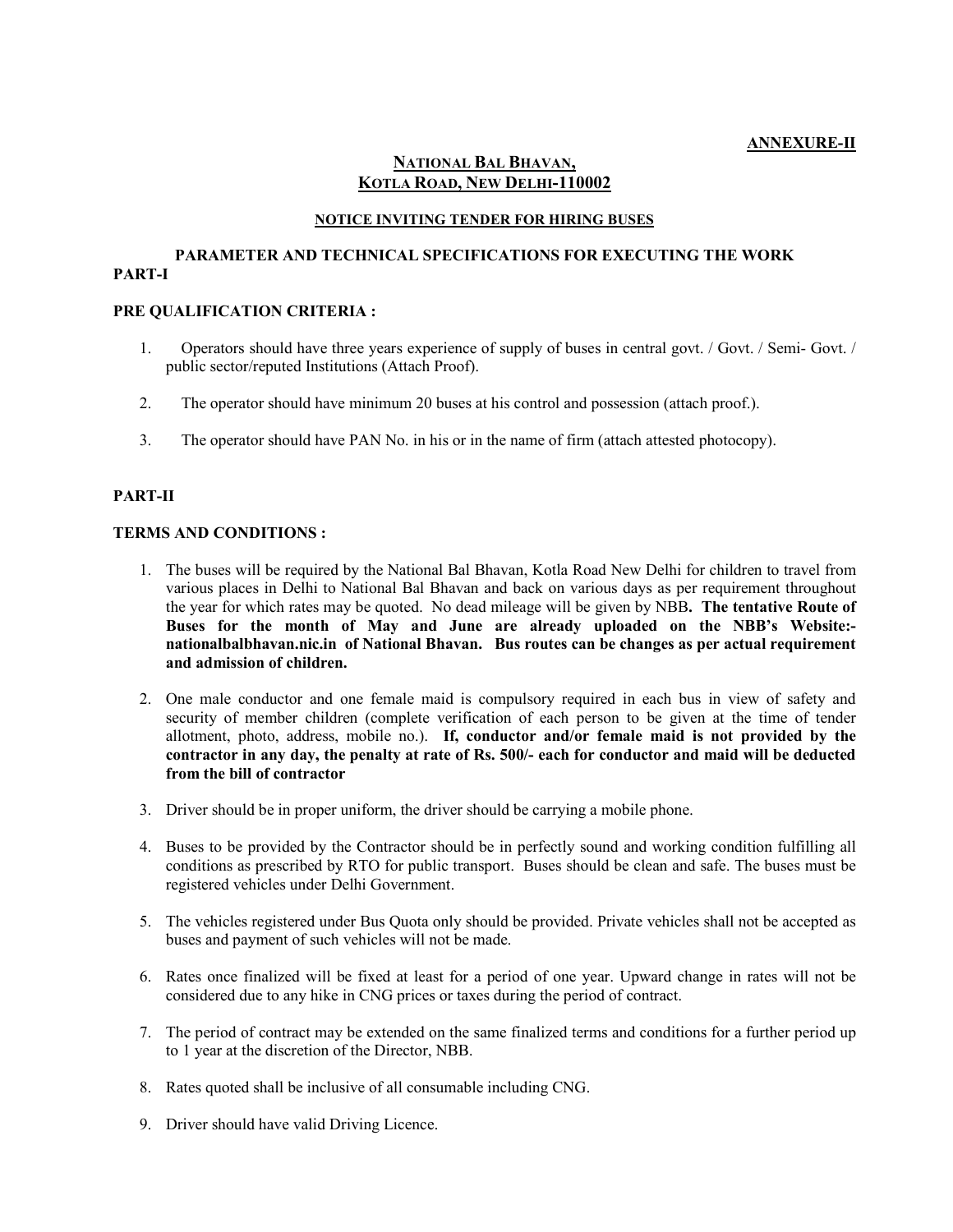- 10. Each Conductor to maintain a list of children travelling each day and take daily attendance during to and fro jounerys. (Lists to be provided and verified by NBB officials for each route.
- 11. All other vehicles should be registered transports, in good condition and road worthy. Drivers must be with valid driving licence.
- 12. All Buses supplied by the firm/agency fully insured from reputed/recognized Insurance Agency.

I/We also accept all the above terms and conditions of the tender.

………………………………………………..

……………………………………………….

Date :

Place :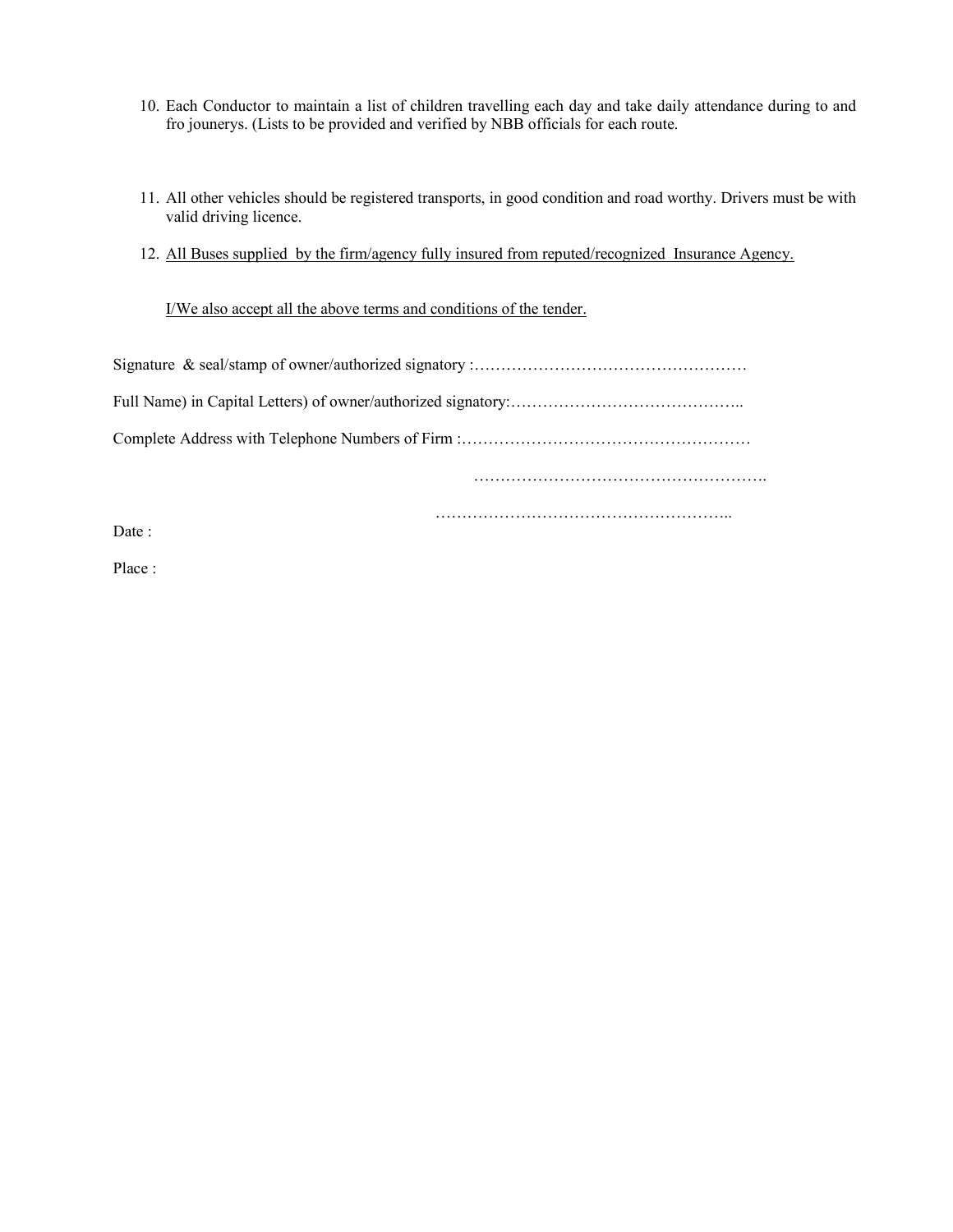# **ANNEXURE-III**

# **National Bal Bhavan, Kotla Road, New Delhi-110002**

# NOTICE INVITING TENDER FOR HIRING BUSES

# **TECHNICAL BID**

| SI.<br>No      | <b>Required Information by</b><br><b>NBB</b>                                                                                                                                        | Information to be provided by the Tendering<br><b>Agency</b>           | <b>Attach Proof</b><br>thereof in<br>support of each<br>point and<br>indicate Page No. |
|----------------|-------------------------------------------------------------------------------------------------------------------------------------------------------------------------------------|------------------------------------------------------------------------|----------------------------------------------------------------------------------------|
| $\mathbf{1}$   | Complete Name and Address<br>of the Tendering<br>Travel<br>with<br>Agency<br>Telephone/Mobile Nos. and<br>E-mail                                                                    |                                                                        |                                                                                        |
| $\overline{2}$ | Full Name ( In Block/Capital<br>Letters) of Owner of Agency<br>with his/her Mobile No.                                                                                              |                                                                        |                                                                                        |
| $\overline{3}$ | Full Name & Designation (In<br>Block/Capital Letters)<br>of<br>Signatory<br>of<br>Authorized<br>Agency who is executed the<br>tender on behalf of Agency<br>with his/her Mobile No. |                                                                        |                                                                                        |
| $\overline{4}$ | Full Name & Designation of<br>Contact Person other than<br>Authorized Signatory who<br>will operate the buses for<br>NBB with his/her Mobile No.                                    |                                                                        |                                                                                        |
| 5              | Type/Nature of the Agency<br>Proprietor<br>(i.e., Solve<br>or<br>Partnership<br>firm<br>or<br>a<br>Company or a Government<br>Department or a<br>Public<br>Sector Organization.)    |                                                                        |                                                                                        |
| 6              | Registration Number of<br>Agency                                                                                                                                                    |                                                                        |                                                                                        |
| $\overline{7}$ | PAN Number of Agency/<br>Owner of the Agency                                                                                                                                        |                                                                        |                                                                                        |
| 8              | <b>Earnest Mondey</b>                                                                                                                                                               | <b>Demand Draft No.</b><br><b>Date</b><br><b>Amount</b><br><b>Bank</b> |                                                                                        |
| 9              | Number<br>of<br><b>Buses</b><br>in<br>possession in the name of the<br>Agency                                                                                                       | 52 Seater Buses -<br>32 Seater Buses -                                 |                                                                                        |
| 10             | Whether each page of Tender<br>is signed and duly page<br>numbered.                                                                                                                 | Yes / No                                                               |                                                                                        |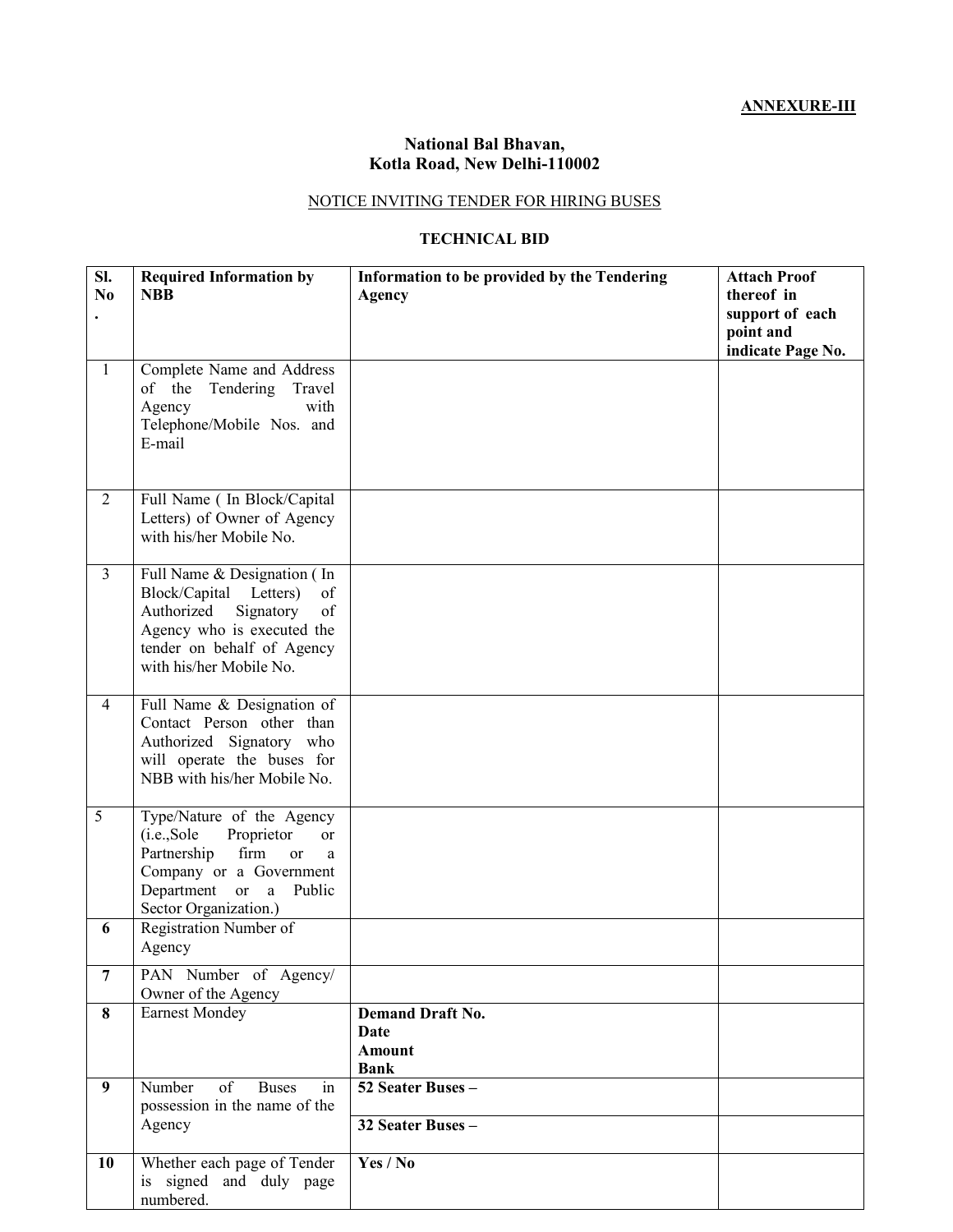| 11  | List of<br>Important<br>Organizations with address<br>and Telephone number to<br>whom Bus services have<br>been provided during the last<br>three years with period of |                                                                             |  |
|-----|------------------------------------------------------------------------------------------------------------------------------------------------------------------------|-----------------------------------------------------------------------------|--|
| 12. | contract to be enclosed.<br>The Buses to be supplied by<br>the firm/agency are insured<br>from reputed/recognized<br>Insurance Agency.                                 | Yes/No. If Yes, please enclosed the insurance<br>documents for each of bus. |  |
| 13  | other information<br>Any<br>important in the opinion of<br>the tenderer.                                                                                               |                                                                             |  |

### **UNDERTAKING**

- 1. I/We undertake that I/we have carefully studied all the terms and conditions and understood the parameters of the proposed work of the NBB and shall abide by them.
- 2. I/We also undertake that I/we have understood "Parameters and Technical Specifications for conducting the Work" mentioned in Annexure- I and II and shall conduct the work strictly as per terms and conditions specified in the tender document.
- 3. I/We further undertake that the information given in this tender are true and correct in all respect and we hold the responsibility for the same.

Signature & seal/stamp of owner/authorized signatory :……………………………………………

Full Name) in Capital Letters) of owner/authorized signatory:……………………………………..

Complete Address with Telephone Numbers of Firm :………………………………………………

……………………………………………….

………………………………………………..

Date :

Place ·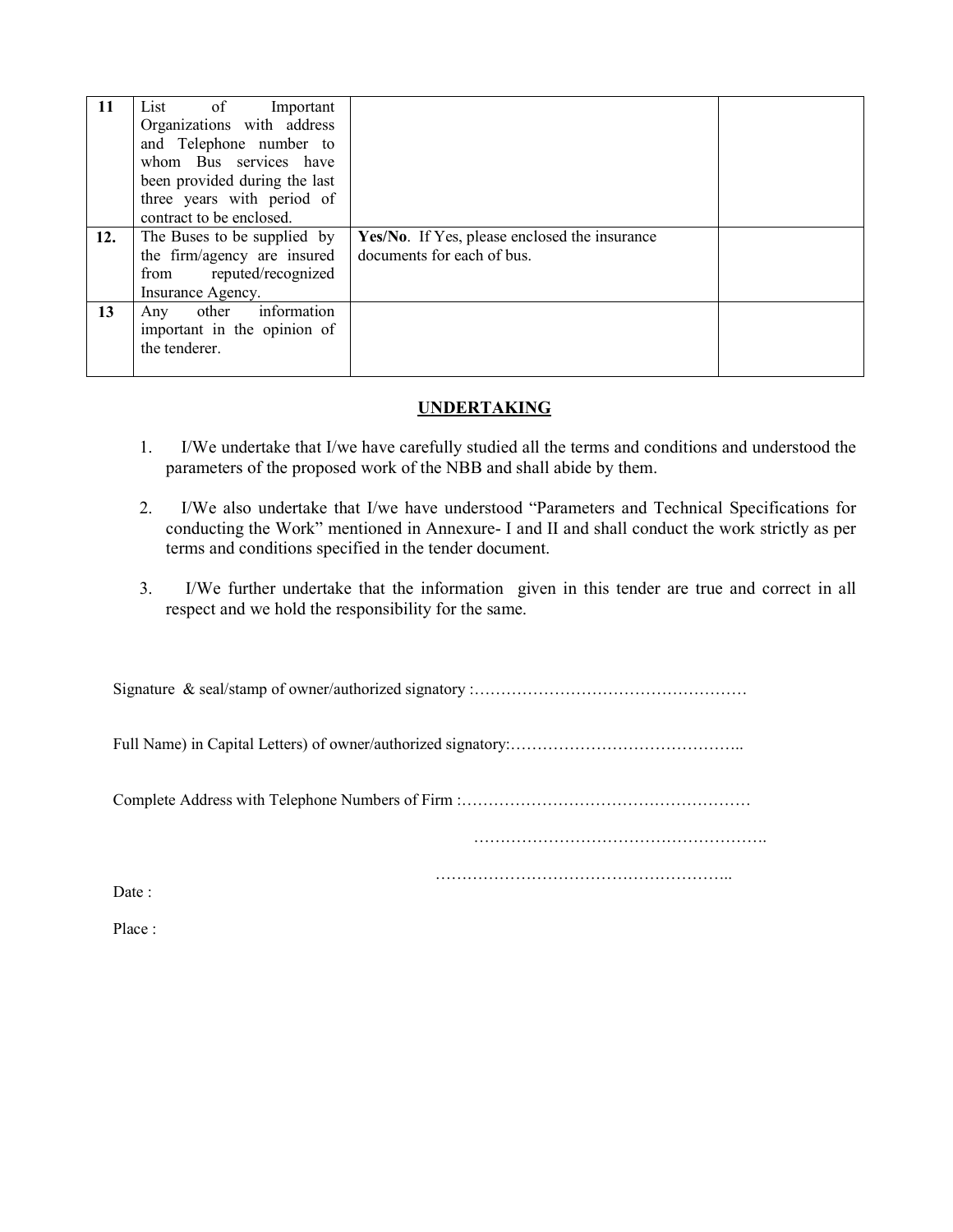### **NATIONAL BAL BHAVAN KOTLA ROAD, NEW DELHI-110002**

### **NOTICE INVITING TENDER FOR HIRING BUSES**

### **PRICE BID**

# **Part-A : Rates on Monthly Basis for a period of one year.**

| Rate for Buses on <b>MONTHLY BASIS</b> for a period of one year |                                  |                                |  |
|-----------------------------------------------------------------|----------------------------------|--------------------------------|--|
| <b>Details of Bus</b>                                           | <b>Required Kilometers &amp;</b> | Rates to be quoted (inclusive) |  |
|                                                                 | <b>Hours</b>                     | of all taxes)                  |  |
| 52 Seater Bus                                                   | 8 Hours or 80 Kms. Per day       |                                |  |
| Charges for extra Hours                                         | Beyond 8 hours                   |                                |  |
| Charges for extra Kilometers                                    | Beyond 80 Kms.                   |                                |  |
| Charges for Night Duty                                          | $- -$                            |                                |  |

| Rate for Buses on <b>MONTHLY BASIS</b> for a period of one year |                             |                                |
|-----------------------------------------------------------------|-----------------------------|--------------------------------|
| Details of Bus                                                  | Required Kilometers & Hours | Rates to be quoted (inclusive) |
|                                                                 |                             | of all taxes)                  |
| 52 Seater Bus                                                   | 4 Hours or 40 Kms. Per day  |                                |
| Charges for extra Hours                                         | Beyond 4 hours              |                                |
| Charges for extra Kilometers                                    | Beyond 40 Kms.              |                                |
| Charges for Night Duty                                          | --                          |                                |

| Rate for Buses on <b>MONTHLY BASIS</b> for a period of one year |                             |                                                 |
|-----------------------------------------------------------------|-----------------------------|-------------------------------------------------|
| Details of Bus                                                  | Required Kilometers & Hours | Rates to be quoted (inclusive)<br>of all taxes) |
| 32 Seater Bus                                                   | 8 Hours or 80 Kms. Per day  |                                                 |
| Charges for extra Hours                                         | Beyond 8 hours              |                                                 |
| Charges for extra Kilometers                                    | Beyond 80 Kms.              |                                                 |
| Charges for Night Duty                                          |                             |                                                 |

| Rate for Buses on <b>MONTHLY BASIS</b> for a period of one year |                             |                                |
|-----------------------------------------------------------------|-----------------------------|--------------------------------|
| Details of Bus                                                  | Required Kilometers & Hours | Rates to be quoted (inclusive) |
|                                                                 |                             | of all taxes)                  |
| 32 Seater Bus                                                   | 4 Hours or 40 Kms. Per day  |                                |
| Charges for extra Hours                                         | Beyond 4 hours              |                                |
| Charges for extra Kilometers                                    | Beyond 40 Kms.              |                                |
| Charges for Night Duty                                          |                             |                                |

# **Part-B : Rates on Day to Day Basis(For Casual Duties) for a period of one year.**

| Rate for Buses on DAY TO DAY BASIS (FOR CASUAL DUTIES) for a period of one year |                             |                                |
|---------------------------------------------------------------------------------|-----------------------------|--------------------------------|
| Details of Bus                                                                  | Required Kilometers & Hours | Rates to be quoted (inclusive) |
|                                                                                 |                             | of all taxes)                  |
| 52 Seater Bus                                                                   | 8 Hours or 80 Kms. Per day  |                                |
| Charges for extra Hours                                                         | Beyond 8 hours              |                                |
| Charges for extra Kilometers                                                    | Beyond 80 Kms.              |                                |
| Charges for Night Duty                                                          |                             |                                |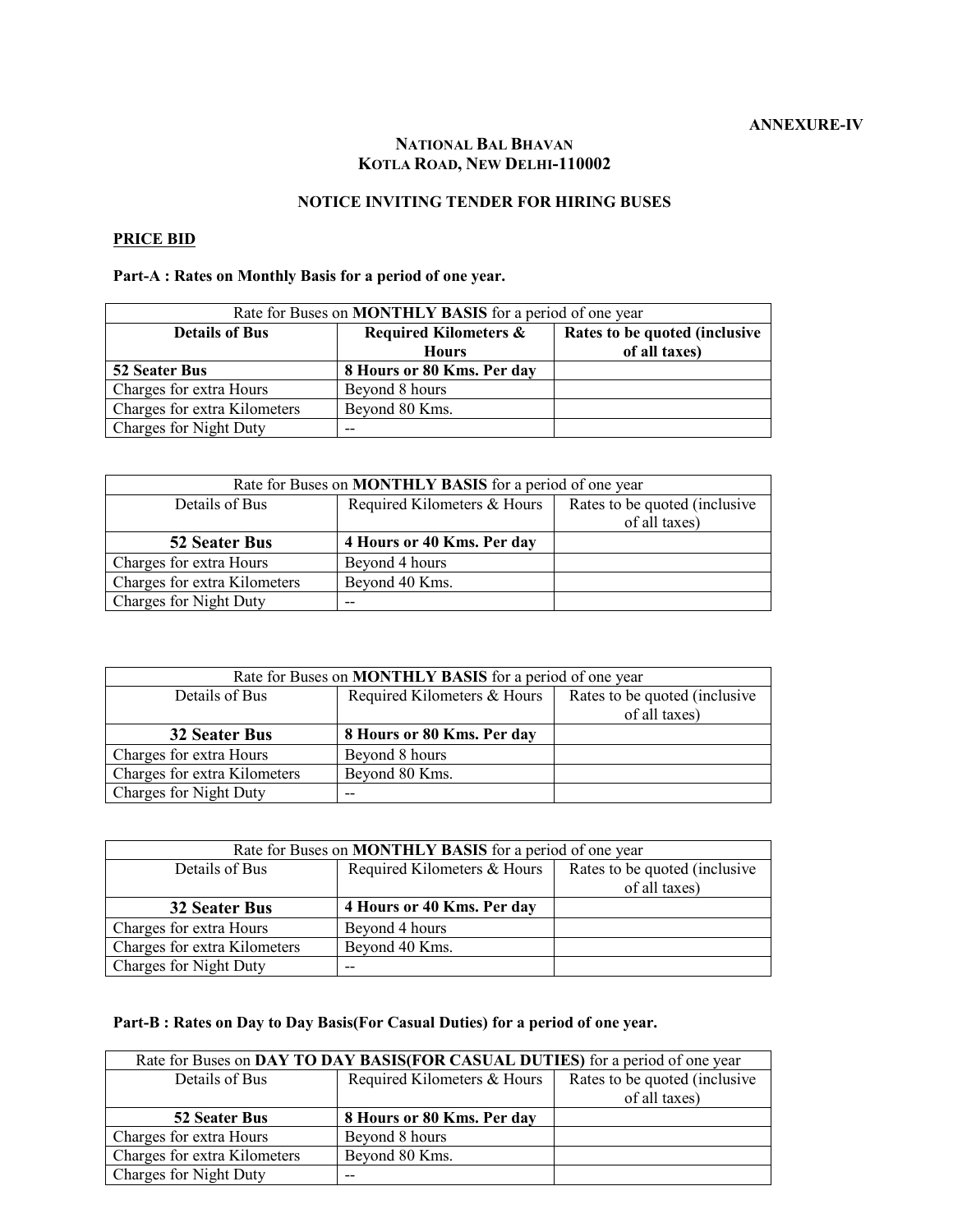| Rate for Buses on DAY TO DAY BASIS (FOR CASUAL DUTIES) for a period of one year |                            |                                |
|---------------------------------------------------------------------------------|----------------------------|--------------------------------|
| Details of Bus                                                                  | Required Kilometers        | Rates to be quoted (inclusive) |
|                                                                                 |                            | of all taxes)                  |
| <b>52 Seater Bus</b>                                                            | 4 Hours or 40 Kms. Per day |                                |
| Charges for extra Hours                                                         | Beyond 4 hours             |                                |
| Charges for extra Kilometers                                                    | Beyond 40 Kms.             |                                |
| Charges for Night Duty                                                          | --                         |                                |

| Rate for Buses on DAY TO DAY BASIS (FOR CASUAL DUTIES) for a period of one year |                            |                                                 |
|---------------------------------------------------------------------------------|----------------------------|-------------------------------------------------|
| Details of Bus                                                                  | Required Kilometers        | Rates to be quoted (inclusive)<br>of all taxes) |
| <b>32 Seater Bus</b>                                                            | 8 Hours or 80 Kms. Per day |                                                 |
| Charges for extra Hours                                                         | Beyond 8 hours             |                                                 |
| Charges for extra Kilometers                                                    | Beyond 80 Kms.             |                                                 |
| Charges for Night Duty                                                          |                            |                                                 |

| Rate for Buses on DAY TO DAY BASIS (FOR CASUAL DUTIES) for a period of one year |                            |                                |  |
|---------------------------------------------------------------------------------|----------------------------|--------------------------------|--|
| Details of Bus                                                                  | Required Kilometers        | Rates to be quoted (inclusive) |  |
|                                                                                 |                            | of all taxes)                  |  |
| <b>32 Seater Bus</b>                                                            | 4 Hours or 40 Kms. Per day |                                |  |
| Charges for extra Hours                                                         | Beyond 4 hours             |                                |  |
| Charges for extra Kilometers                                                    | Beyond 40 Kms.             |                                |  |
| Charges for Night Duty                                                          | $- -$                      |                                |  |

Signature & seal/stamp of owner/authorized signatory :……………………………………………

Full Name) in Capital Letters) of owner/authorized signatory:……………………………………..

Complete Address with Telephone Numbers of Firm :………………………………………………

……………………………………………….

………………………………………………..

Date :

Place :